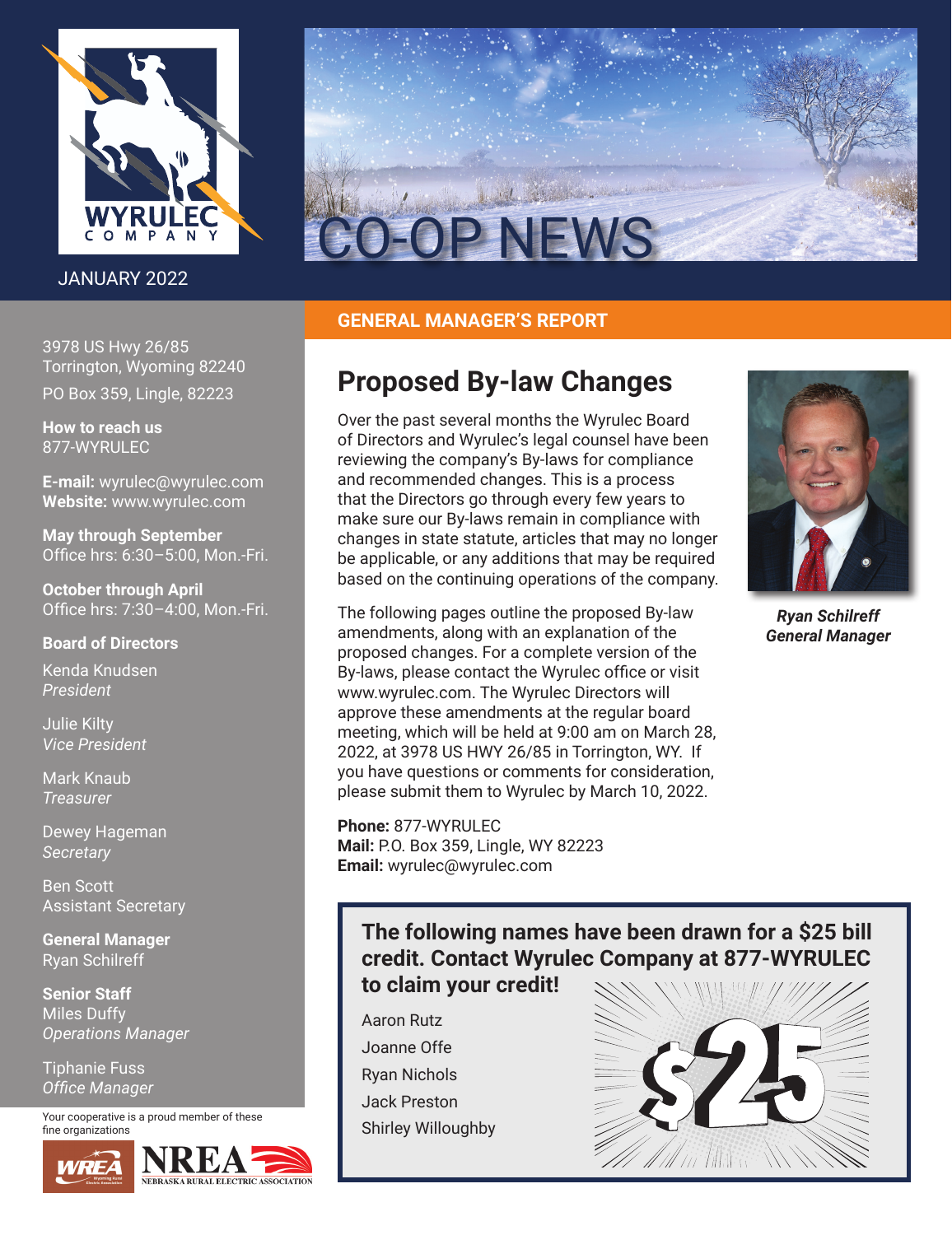# **Article I Membership**

#### **Section 5 Termination of Membership**

a) Any member may withdraw from membership upon compliance with such uniform terms and conditions as the board may prescribe. The board may, by the affirmative vote of not less than two-thirds (2/3rds) of the members of the board, expel any member who fails to comply with any of the provisions of the **Application for Membership**, Certificate of Incorporation, By-laws or rules and regulations adopted by the board, but only if such member shall have been given written notice by the Cooperative that such failure makes him liable for expulsion, and such failure shall have continued for at least ten days after such notice was given. Any expelled member may be reinstated by a vote of the board or by a vote of the members at any annual or special meeting. Membership of a member who for a period of six (6) months after service is available to him, has not purchased electric energy from the Cooperative, may be canceled by resolution of the board.

#### **Amended Version**

a) Any member may withdraw from membership upon compliance with such uniform terms and conditions as the board may prescribe. The board may, by the affirmative vote of not less than two-thirds (2/3rds) of the members of the board, expel any member who fails to comply with any of the provisions of the Application for Membership, Certificate of Incorporation, By-laws or rules and regulations adopted by the board, but only if such member shall have been given written notice by the Cooperative that such failure makes him liable for expulsion, and such failure shall have continued for at least ten days after such notice was given. Any expelled member may be reinstated by a vote of the board or by a vote of the members at any annual or special meeting. Membership of a member who for a period of six (6) months after service is available to him, has not purchased electric energy from the Cooperative, may be canceled by resolution of the board.

**\*\* Added application language which is part of the membership process.**

### **Article III Meeting of Members Amended Version**

#### **Section 2 Special Meetings**

Special meetings of the members may be called by resolution of the board, or upon a written request signed by any three (3) board members, or by written request of five percent (5%) or more of all the members, and it shall thereupon be the duty of the secretary to cause notice of such meeting to be given as hereinafter provided. Special meetings of the members may be held at any place within one of the counties served or to be served by the Cooperative as designated by the board and shall be specified in the notice of the special meeting.

Special meetings of the members may be called by resolution of the board, or upon a written request signed by any three (3) board members, or by written request of five percent (5%) or more of all the members, and it shall thereupon be the duty of the secretary to cause notice of such meeting to be given as hereinafter provided. Special meetings of the members may be held at any place within one of the counties served or to be served by the Cooperative as designated by the board and shall be specified in the notice of the special meeting.

**\*\* Added language for consistency in the paragraph.**

# **Article III Meeting of Members**

#### **Section 4 Quorum**

Ten percent (10%) of the total number of members of the Cooperative present in person or voting by absentee ballot, 100 members present in person, whichever is fewer, shall constitute a quorum. If less than a quorum is present at any meeting, a majority of those present in person may adjourn the meeting from time to time without further notice. The minutes of each meeting shall contain a list of members present in person and members voting by absentee ballot.

Any action that may be taken at any annual, regular, or special meeting of the members may be taken without a meeting if the Cooperative delivers a written ballot to every member entitled to vote on the matter. Approval by written ballot shall be valid only when the number of votes cast by written ballot equals or exceeds the quorum that would be required to vote on the matter at a meeting, and the number of approvals by written ballot equals or exceeds the number of votes that would be required to approve the matter at a meeting.

#### **Amended Version**

Ten percent (10%) of the total number of members of the Cooperative present in person or 100 members present in person, whichever is fewer, shall constitute a quorum. If less than a quorum is present at any meeting, a majority of those present in person may adjourn the meeting from time to time without further notice.

Any action that may be taken at any annual, regular, or special meeting of the members may be taken without a meeting if the Cooperative delivers a written ballot to every member entitled to vote on the matter. Approval by written ballot shall be valid only when the number of votes cast by written ballot equals or exceeds the quorum that would be required to vote on the matter at a meeting, and the number of approvals by written ballot equals or exceeds the number of votes that would be required to approve the matter at a meeting.

**\*\* Change made to comply with Wyoming State Statute requirements.**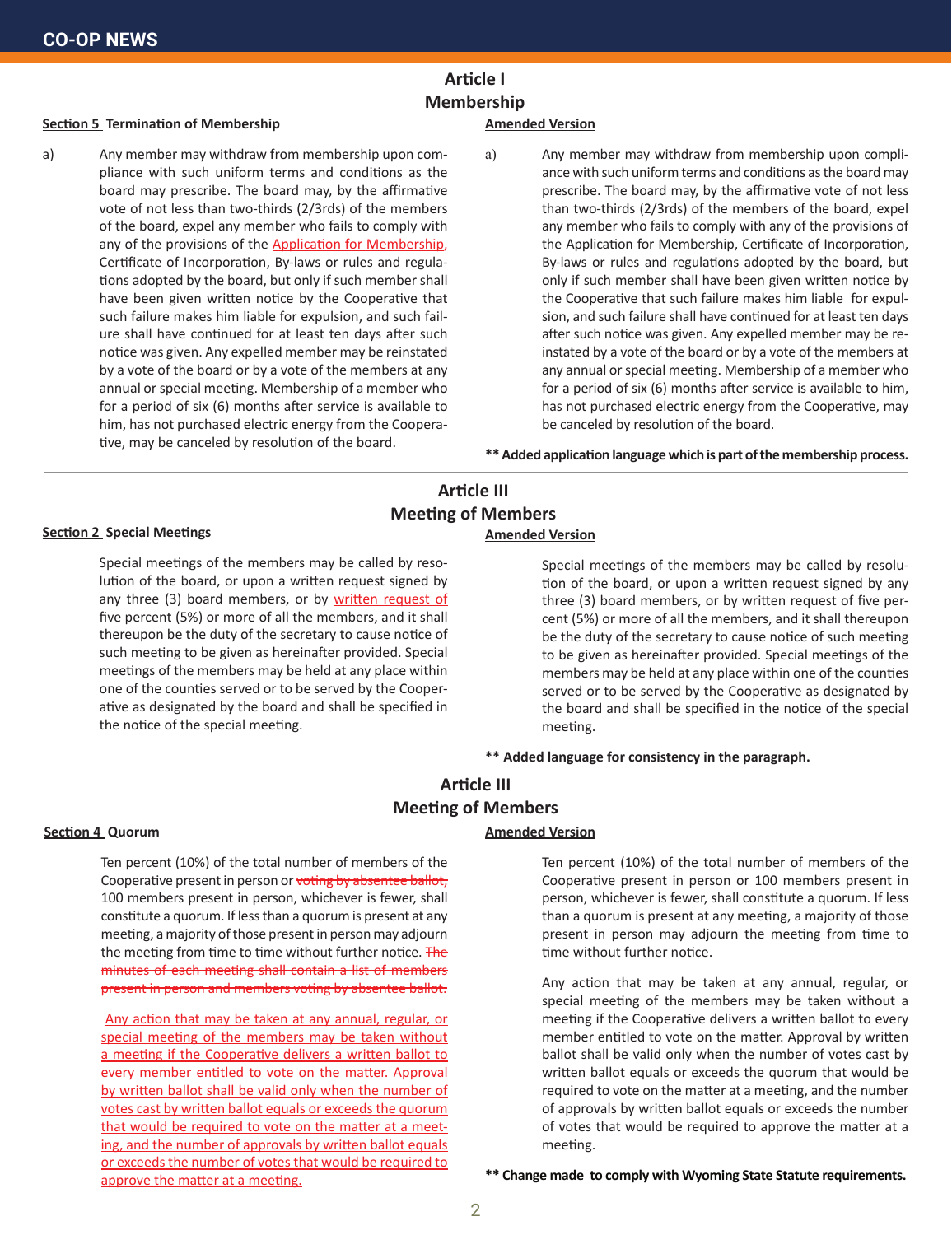# **Article III Meeting of Members**

#### **Section 7 Order of Business**

The order of business at meetings shall be essentially as follows, except as otherwise determined by the members at such meeting:

> 1. Report on the number of members present in person or by absentee ballot to determine the existence of a quorum.

#### **Amended Version**

The order of business at meetings shall be essentially as follows, except as otherwise determined by the members at such meeting:

> 1. Report on the number of members present in person to determine the existence of a quorum.

> 1. A non-director cooperative officer or em-

election shall be held;

ployee within 5 years immediately preceding the date on which the director

**\*\* Change made to comply with Wyoming State Statute.**

## **Article IV Board Members**

#### **Section 2 Qualification**

- **Amended Version**
- d) Conflict of interest director qualifications.

A director or director candidate must not be, nor have been:

 1. A non-director cooperative officer or employee for a period of not less than five (5) years from their separation from the cooperative; within 5 years immediately preceding the date on which the director election shall be held;

#### **Section 3 Nominations**

It shall be the duty of the board to appoint not less than ninety days before the date of the meeting of the members at which directors are to be elected, a committee on nominations consisting of one member from each directorate district referred to in Article IV, Section 2 of these By-laws. No officer or member of the board shall be appointed a member of such committee.

2. Any fifteen (15) or more members may make other nominations in writing over their signatures not less than thirty (30) forty-five (45) days prior to the meeting, and the secretary shall post the same at the same place where the list of candidates selected by the committee is posted.

#### **Amended Version**

**\*\* Change made to specify eligibility date.**

2. Any fifteen (15) or more members may make other nominations in writing over their signatures not less than forty-five (45) days prior to the meeting, and the secretary shall post the same at the same place where the list of candidates selected by the committee is posted.

**\*\* Change made to allow more time to print the annual booklet and meet the member notice requirements.**

## **ARTICLE V Meetings of the Board**

#### **Section 1 - Regular Meetings**

If necessary to elect officers, a regular meeting of the board may be held without notice immediately following the annual meeting of the members. A regular meeting of the board shall be held without notice, immediately after the annual meeting of the members. A regular meeting of the board shall also be held monthly at such time and place within one of the counties served by the Cooperative as designated by the board. Such regular monthly meeting may be held without notice thereof other than by resolution fixing the time and place thereof.

#### **Amended Version**

If necessary to elect officers, a regular meeting of the board may be held without notice immediately following the annual meeting of the members. A regular meeting of the board shall also be held monthly at such time and place within one of the counties served by the Cooperative as designated by the board. Such regular monthly meeting may be held without notice thereof other than by resolution fixing the time and place thereof.

**\*\* Change made to eliminate the requirement to hold a regular meeting immediately after the annual meeting.**